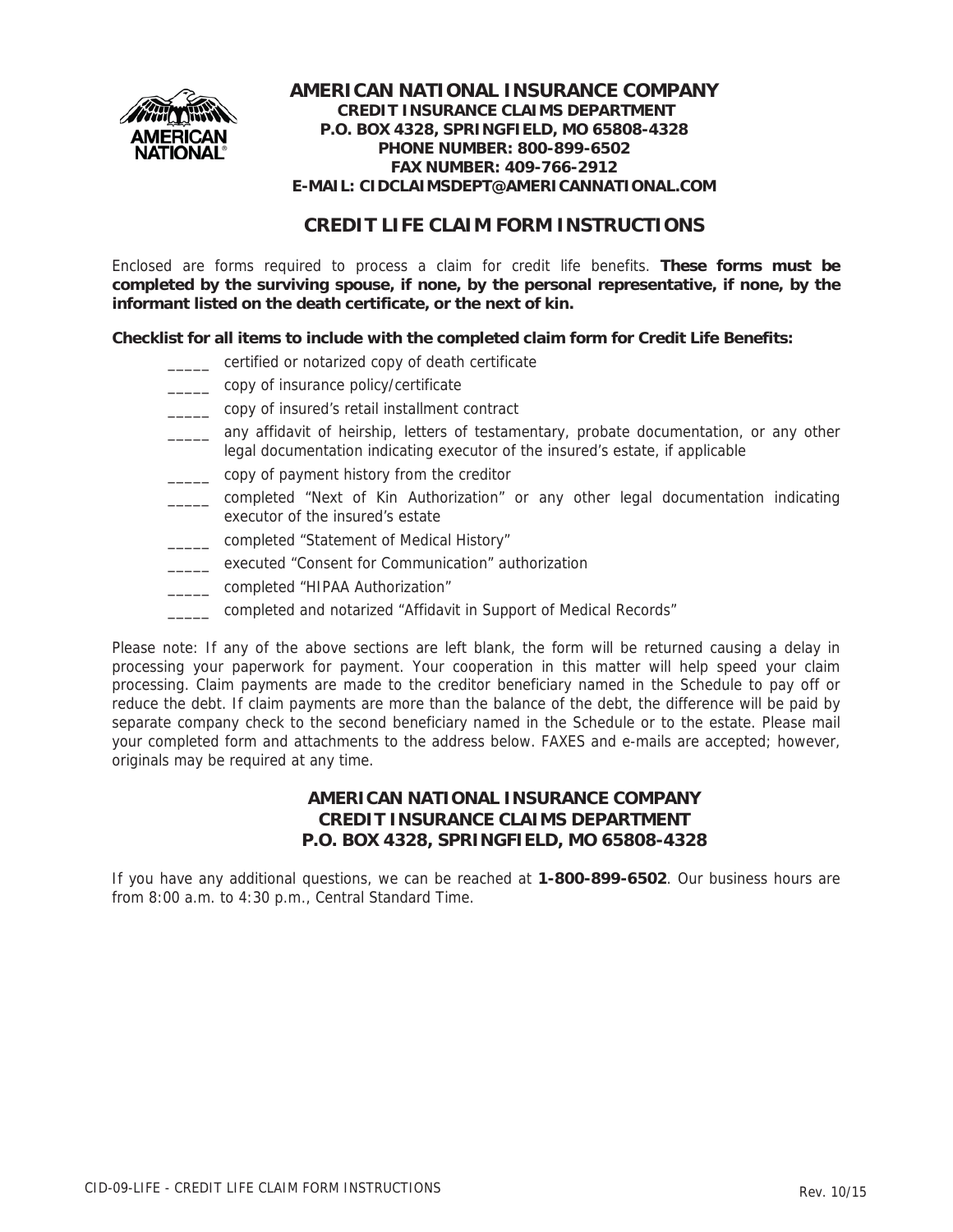#### **FRAUD WARNINGS/STATEMENTS**

**Alabama -** Any person who knowingly presents a false or fraudulent claim for payment of a loss or benefit or who knowingly presents false information in an application for insurance is guilty of a crime and may be subject to restitution fines or confinement in prison, or any combination thereof.

**Alaska -** A person who knowingly and with intent to injure, defraud, or deceive an insurance company files a claim containing false, incomplete, or misleading information may be prosecuted under state law.

**Arizona -** Any person who knowingly presents a false or fraudulent claim for payment of a loss is subject to criminal and civil penalties.

**Arkansas, Louisiana, Rhode Island, West Virginia -** Any person who knowingly presents a false or fraudulent claim for payment of a loss or benefit or knowingly presents false information in an application for insurance is guilty of a crime and may be subject to fines and confinement in prison.

**California -** Any person who knowingly presents false or fraudulent claim for the payment of a loss is guilty of a crime and may be subject to fines and confinement in state prison.

**Colorado -** It is unlawful to knowingly provide false, incomplete, or misleading facts or information to an insurance company for the purpose of defrauding or attempting to defraud the company. Penalties may include imprisonment, fines, denial of insurance and civil damages.

**Delaware -** Any person who knowingly and with intent to injure, defraud or deceive any insurer files a statement of claim containing any false, incomplete, or misleading information is guilty of a felony.

**Florida -** Any person who knowingly and with intent to injure, defraud, or deceive any insurer files a statement of claim or an application containing any false, incomplete, or misleading information is guilty of a felony of the third degree.

**Idaho -** Any person who knowingly and with intent to defraud or deceive any insurance company files a statement of claim containing any false, incomplete, or misleading information is guilty of a felony.

**Indiana -** A person who knowingly and with intent to defraud an insurer files a statement of claim containing any false, incomplete, or misleading information commits a felony.

**Kentucky -** Any person who knowingly and with intent to defraud any insurance company or other person files a statement of claim containing any materially false information or conceals, for the purpose of misleading, information concerning any fact material thereto commits a fraudulent insurance act, which is a crime.

**Maryland -** Any person who knowingly or willfully presents a false or fraudulent claim for payment of a loss or benefit or who knowingly or willfully presents false information in an application for insurance is guilty of a crime and may be subject to fines and confinement in prison.

**Minnesota -** A person who files a claim with intent to defraud or helps commit fraud against an insurer is guilty of a crime.

**New Hampshire -** Any person who with a purpose to injure, defraud, or deceive any insurance company files a statement of claim containing any false, incomplete, or misleading information is subject to prosecution and punishment for insurance fraud, as provided in RSA 638:20.

**New Jersey -** Any person who knowingly files a statement of claim containing any false or misleading information is subject to criminal and civil penalties.

**New Mexico -** ANY PERSON WHO KNOWINGLY PRESENTS A FALSE OR FRAUDULENT CLAIM FOR PAYMENT OF A LOSS OR BENEFIT OR KNOWINGLY PRESENTS FALSE INFORMATION IN AN APPLICATION FOR INSURANCE IS GUILTY OF A CRIME AND MAY BE SUBJECT TO CIVIL FINES AND CRIMINAL PENALTIES.

**New York -** Any person who knowingly and with intent to defraud any insurance company or other person files an application for insurance or statement of claim containing any materially false information, or conceals for the purpose of misleading, information concerning any fact material thereto, commits a fraudulent insurance act, which is a crime, and shall also be subject to a civil penalty not to exceed five thousand dollars and the stated value of the claim for each such violation.

**Ohio, Oregon -** Any person who with intent to defraud or knowing that he is facilitating a fraud against an insurer submits an application or files a claim containing a false or deceptive statement is guilty of insurance fraud.

**Oklahoma -** "WARNING: Any person who knowingly and with intent to injure, defraud or deceive any insurer makes any claim for the proceeds of an insurance policy containing any false, incomplete, or misleading information is guilty of a felony."

**Pennsylvania -** Any person who knowingly and with intent to defraud any insurance company or other person files an application for insurance or statement of claim containing any materially false information or conceals for the purpose of misleading information concerning any fact material thereto commits a fraudulent insurance act, which is a crime and subjects such person to criminal and civil penalties.

**Texas -** Any person who knowingly presents a false or fraudulent claim for the payment of a loss is guilty of a crime and may be subject to fines and confinement in state prison.

**Tennessee, Maine, Virginia, Washington -** It is a crime to knowingly provide false, incomplete, or misleading information to an insurance company for the purpose of defrauding the company. Penalties include imprisonment, fines, and denial of insurance benefits.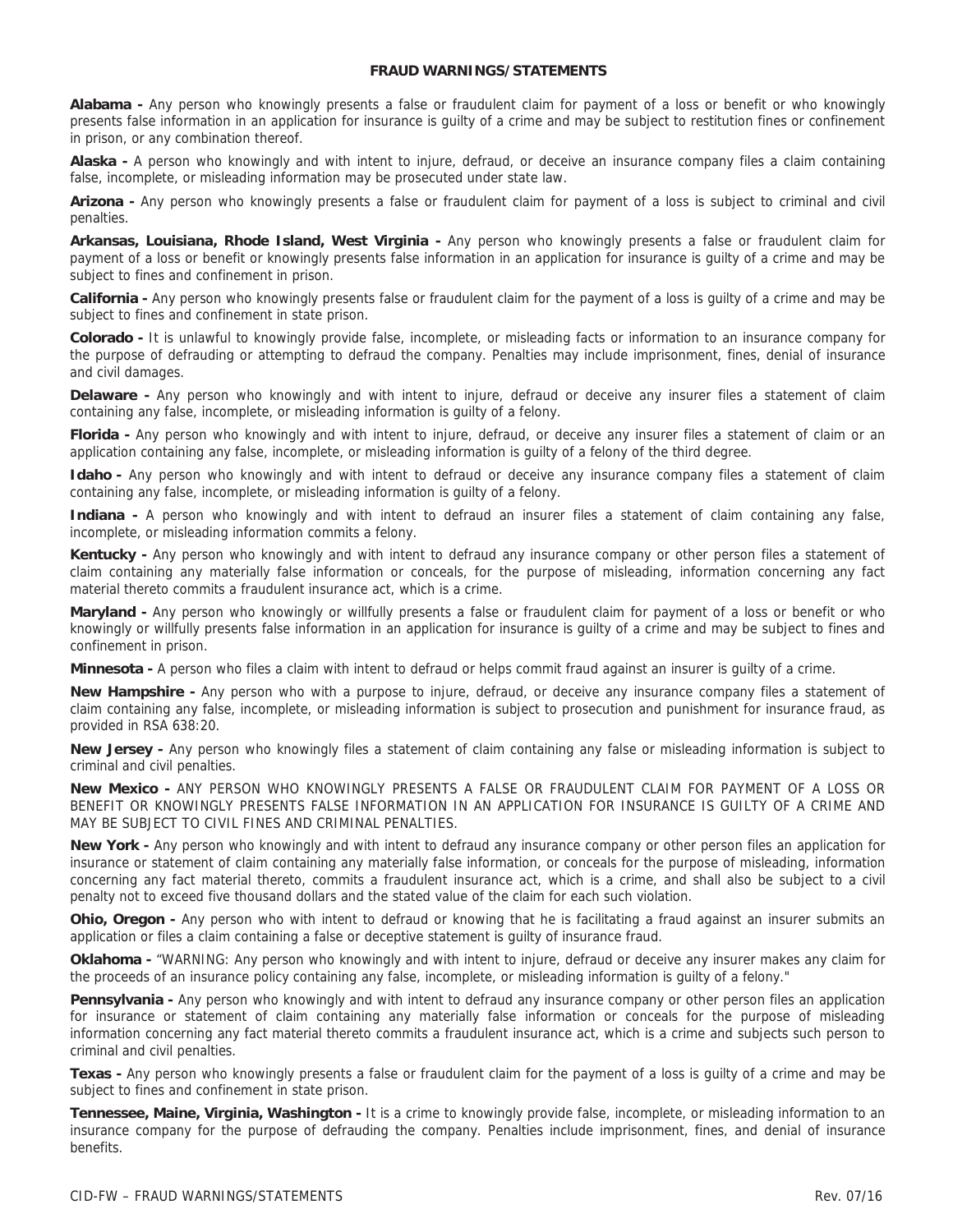

## **CLAIM FORM FOR CREDIT LIFE BENEFITS**

- 1. Section 1 of this form must be completed by the surviving spouse, if none, by the personal representative, if none, by the informant listed on the death certificate, or next of kin.
- 2. Section 2 of this form must be completed by the creditor or lender.

# **SECTION 1**

| Is there a current disability claim pending on this loan? Yes $\Box$ No $\Box$ Claim Number                    |                          |       |      |              |  |
|----------------------------------------------------------------------------------------------------------------|--------------------------|-------|------|--------------|--|
|                                                                                                                |                          |       |      |              |  |
| Date Insured last worked: __________ When did Insured first consult a physician for last illness: ____________ |                          |       |      |              |  |
|                                                                                                                |                          |       |      |              |  |
| I hereby certify that the information shown above is true and complete to the best of my knowledge and belief. |                          |       |      |              |  |
|                                                                                                                |                          |       |      |              |  |
| Signature of Next of Kin                                                                                       | Relationship to Deceased |       | Date |              |  |
| Address                                                                                                        | City                     | State | ZIP  | Phone Number |  |
| <b>SECTION 2 - COMPLETED BY CREDITOR OR LENDER</b>                                                             |                          |       |      |              |  |
|                                                                                                                |                          |       |      |              |  |
|                                                                                                                |                          |       |      |              |  |
|                                                                                                                |                          |       |      |              |  |
|                                                                                                                |                          |       |      |              |  |
|                                                                                                                |                          |       |      |              |  |
| Creditor Address:                                                                                              |                          |       |      |              |  |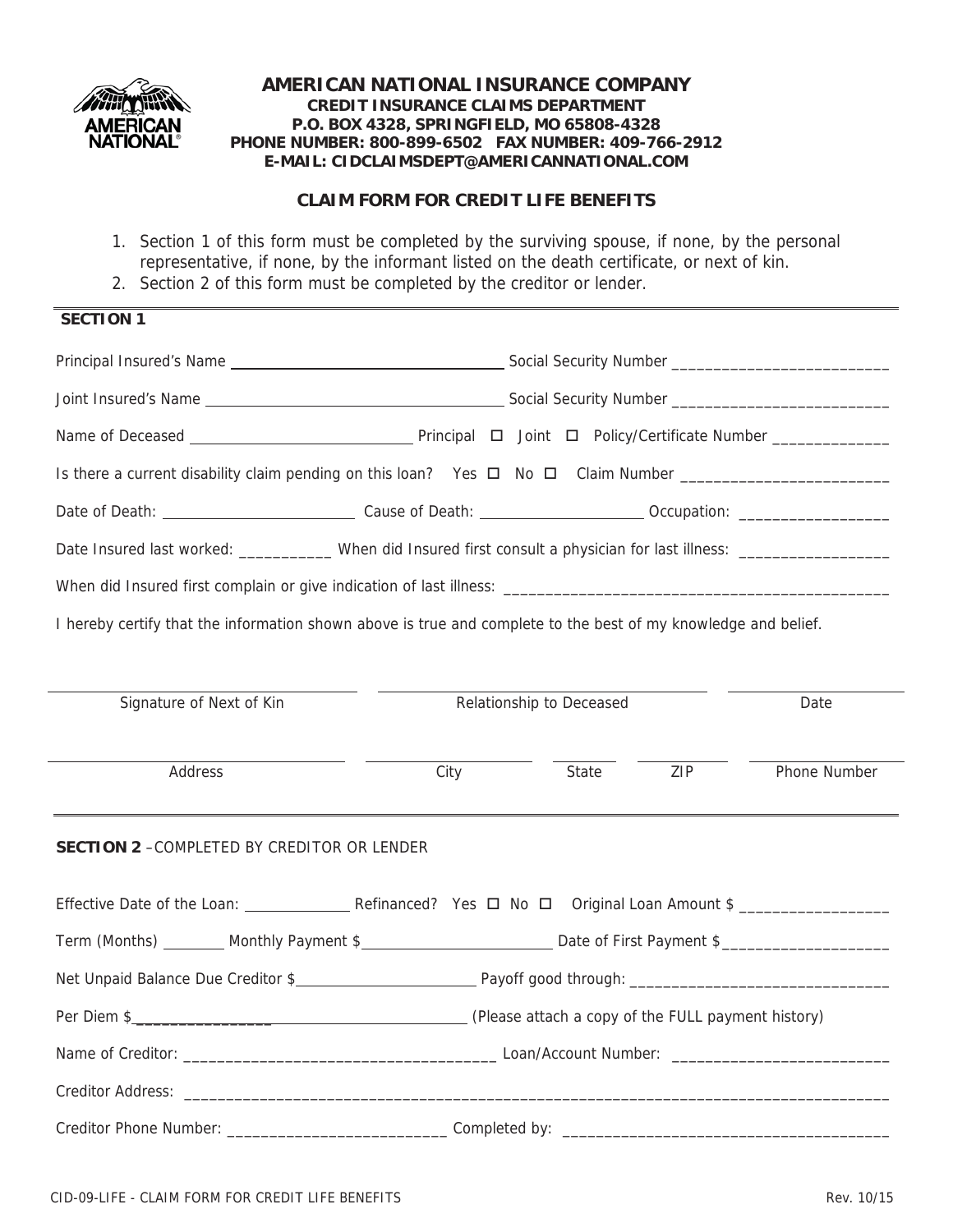

## **NEXT OF KIN AUTHORIZATION**

To Whom it May Concern: You are authorized to permit American National Insurance Company (the Company) and its subsidiaries to view and obtain a copy of records pertaining to any and all medical practitioners, physicians, pharmacists, pharmacy benefit managers, hospitals, clinics, nurses, records custodians, employers, financial custodians, law enforcement agencies, or insurance companies of who died on the second on the information I understand that the information I am authorizing to be released may include:

- 1. AIDS/HIV test results, diagnosis, treatment, and related information;
- 2. Drug screen results and information about drug or alcohol use and treatment;
- 3. Mental health information; and/or
- 4. Pharmacy prescriptions/Pharmacy Benefits Managers.

I further understand that this authorization is valid for one year from the date executed below. I also understand that I may revoke this authorization at any time during the one (1) year period by notifying the Claims Department in writing at the address shown at the top of this form. The information obtained by this authorization will be used to evaluate this claim. The information obtained by this authorization may be disclosed to reinsurance companies, if policy/certificate is reinsured, to any agency employed by the Company, and to any party to which the Company is required by law or subpoena to disclose. I understand that when information is used or disclosed pursuant to this authorization, it may be subject to re-disclosure by the insurance company and may no longer be protected by the same rule that applied in the first instance.

## **You may honor a photographic copy of this authorization.**

I certify under penalty of perjury that the information and Social Security Number(s) provided below are true and correct. I understand that if I refuse to sign this authorization to release the complete medical records for the insured, the insurance company may not be able to process benefit payment requested under this policy/certificate.

|                                           | Signed by Next of Kin X Network and Signed by Next of Kin X Network and Signed Signed by Next of Kin X Network |                          |            |
|-------------------------------------------|----------------------------------------------------------------------------------------------------------------|--------------------------|------------|
| <b>Relationship to Deceased</b>           | <b>Deceased's Social Security Number</b>                                                                       | Deceased's Date of Birth |            |
|                                           |                                                                                                                |                          |            |
| <b>Please Print Next of Kin's Address</b> | <b>Street</b><br>City                                                                                          | <b>State</b>             | <b>ZIP</b> |
| Next of Kin's Date of Birth               |                                                                                                                |                          |            |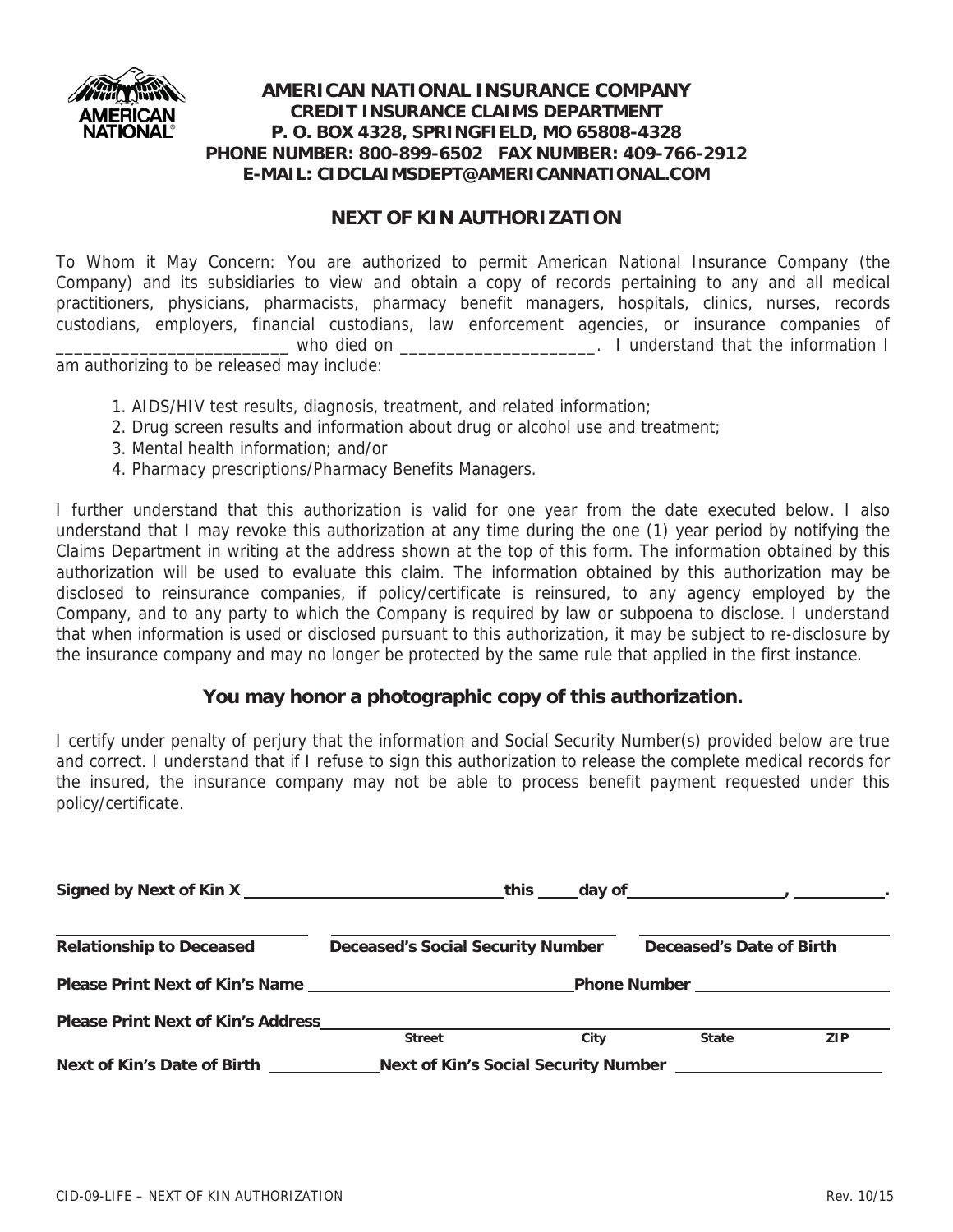

### **STATEMENT OF MEDICAL HISTORY**

Insured: \_\_\_\_\_\_\_\_\_\_\_\_\_\_\_\_\_\_\_\_\_\_\_\_\_\_\_\_\_\_ Claim Number: \_\_\_\_\_\_\_\_\_\_\_\_\_\_\_\_\_\_\_\_\_\_\_\_\_\_\_\_\_

**Please provide the names, addresses, telephone numbers, and dates of service for all of the physicians, hospitals, and pharmacies, which provided treatment for the Insured within the past 5 years. Failure to do so may cause a delay in processing the claim. Please use the reverse side of this form for additional names.**

**PRIMARY CARE PHYSICIAN:**

| Name                                                   | Address                                               |
|--------------------------------------------------------|-------------------------------------------------------|
|                                                        | (Street)                                              |
| Phone Number ( )                                       |                                                       |
|                                                        | (City, State, ZIP)                                    |
| Dates of Service (From) 2001 2002 2012 2022 2023       | (To)<br><u> 1989 - Andrea Andrew Maria (h. 1989).</u> |
|                                                        | Address                                               |
|                                                        | (Street)                                              |
| Phone Number ( )                                       |                                                       |
|                                                        | (City, State, ZIP)                                    |
| Dates of Service (From)                                |                                                       |
| <b>OTHER PHYSICIANS and/or HOSPITALS:</b>              |                                                       |
|                                                        |                                                       |
| Name                                                   | Address<br>(Street)                                   |
|                                                        |                                                       |
|                                                        | (City, State, ZIP)                                    |
| Dates of Service (From)                                | $(To)$ and $To$                                       |
| Name                                                   | Address                                               |
|                                                        | (Street)                                              |
|                                                        | $\frac{1}{2}$ and $\frac{1}{2}$                       |
|                                                        | (City, State, ZIP)                                    |
| Dates of Service (From) <u>_______________________</u> | (T <sub>0</sub> )                                     |
| Name                                                   | Address                                               |
|                                                        | (Street)                                              |
| Phone Number ( )                                       |                                                       |
|                                                        | (City, State, ZIP)                                    |
| Dates of Service (From)                                | (T <sub>0</sub> )                                     |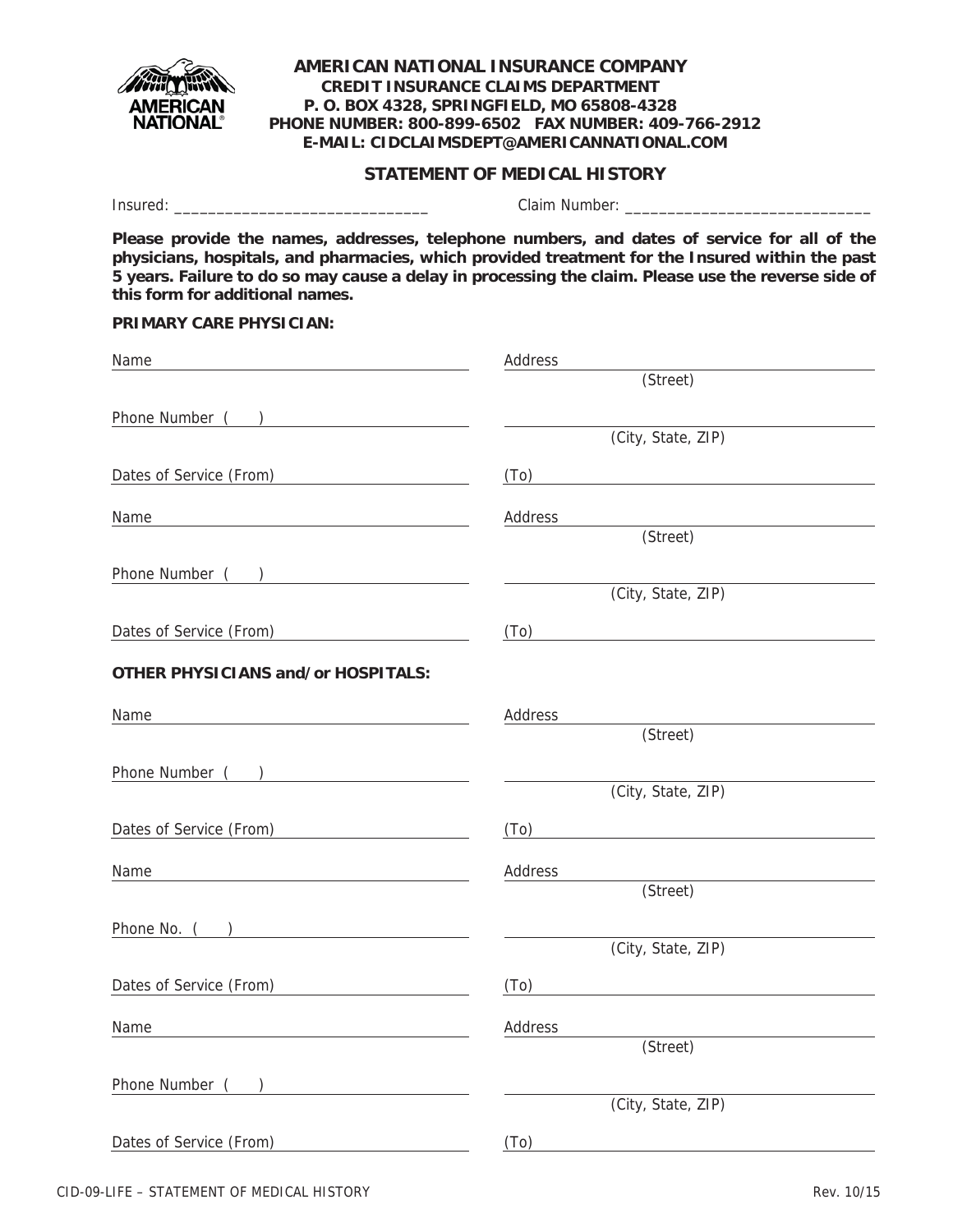# **STATEMENT OF MEDICAL HISTORY - CONTINUED**

| <b>PHARMACY:</b> | Address            |  |  |
|------------------|--------------------|--|--|
|                  | (Street)           |  |  |
| Phone Number     |                    |  |  |
|                  | (City, State, ZIP) |  |  |
| <b>PHARMACY:</b> | Address            |  |  |
|                  | (Street)           |  |  |
| Phone Number     |                    |  |  |
|                  | (City, State, ZIP) |  |  |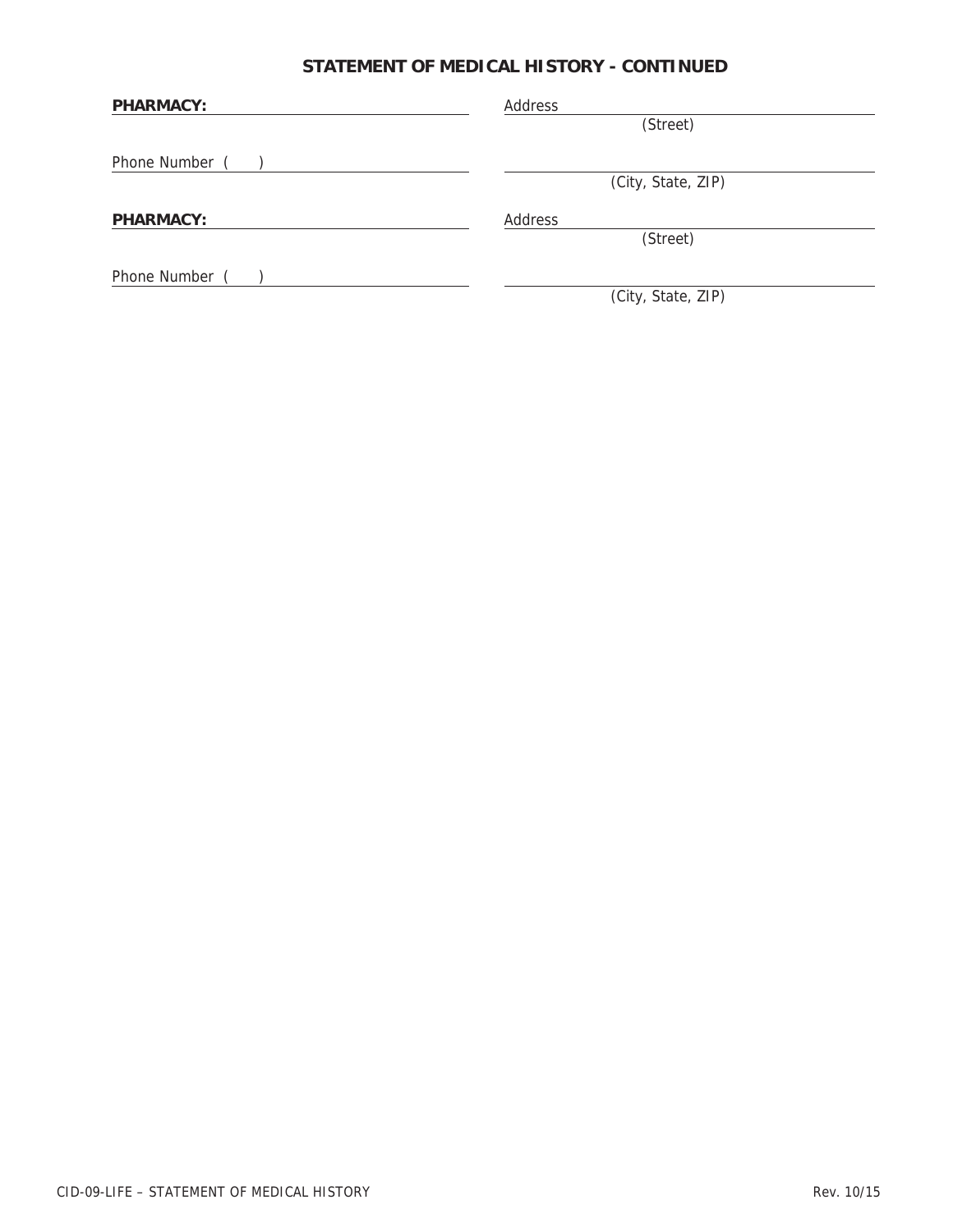

# **CONSENT FOR COMMUNICATION**

Pursuant to the Gramm-Leach-Bliley Act, American National Insurance Company must adhere to certain guidelines in handling credit insurance claims. Please read each paragraph and initial that you understand and give consent for the following:

I, \_\_\_\_\_\_\_\_\_\_\_\_\_\_\_\_\_\_\_\_\_\_\_\_\_\_\_\_\_\_\_\_\_, understand that I have filed a credit life claim for the insured named below:

\_\_\_\_\_\_\_\_\_\_\_\_\_\_\_\_\_\_\_\_\_\_\_\_\_\_\_\_\_\_\_\_\_\_\_\_\_\_\_\_\_\_\_\_\_\_\_\_\_\_\_\_\_\_\_\_\_\_\_\_\_\_\_\_\_\_\_\_\_\_\_\_\_\_\_\_\_\_\_\_ .

( ) and hereby authorize any physician, hospital, government agency, insurance company, workers' compensation carrier or organization to release to its administrator, American National Insurance Company, information regarding the medical history/treatment and any past or present employment status on the named insured.

(a) and hereby authorize the creditor, the contract of the contract of the speak with  $\sim$  , to speak with its administrator, American National Insurance Company, regarding the loan account on the named insured.

**Please initial the spaces ( ) by each paragraph that you have read and understand each consent. Print the name of the insured party, the name of the creditor, and your name and relationship as representative of the insured in the spaces provided.**

Please sign your name The Relationship to Insured Date

**This form shall remain valid through the life of the claim.**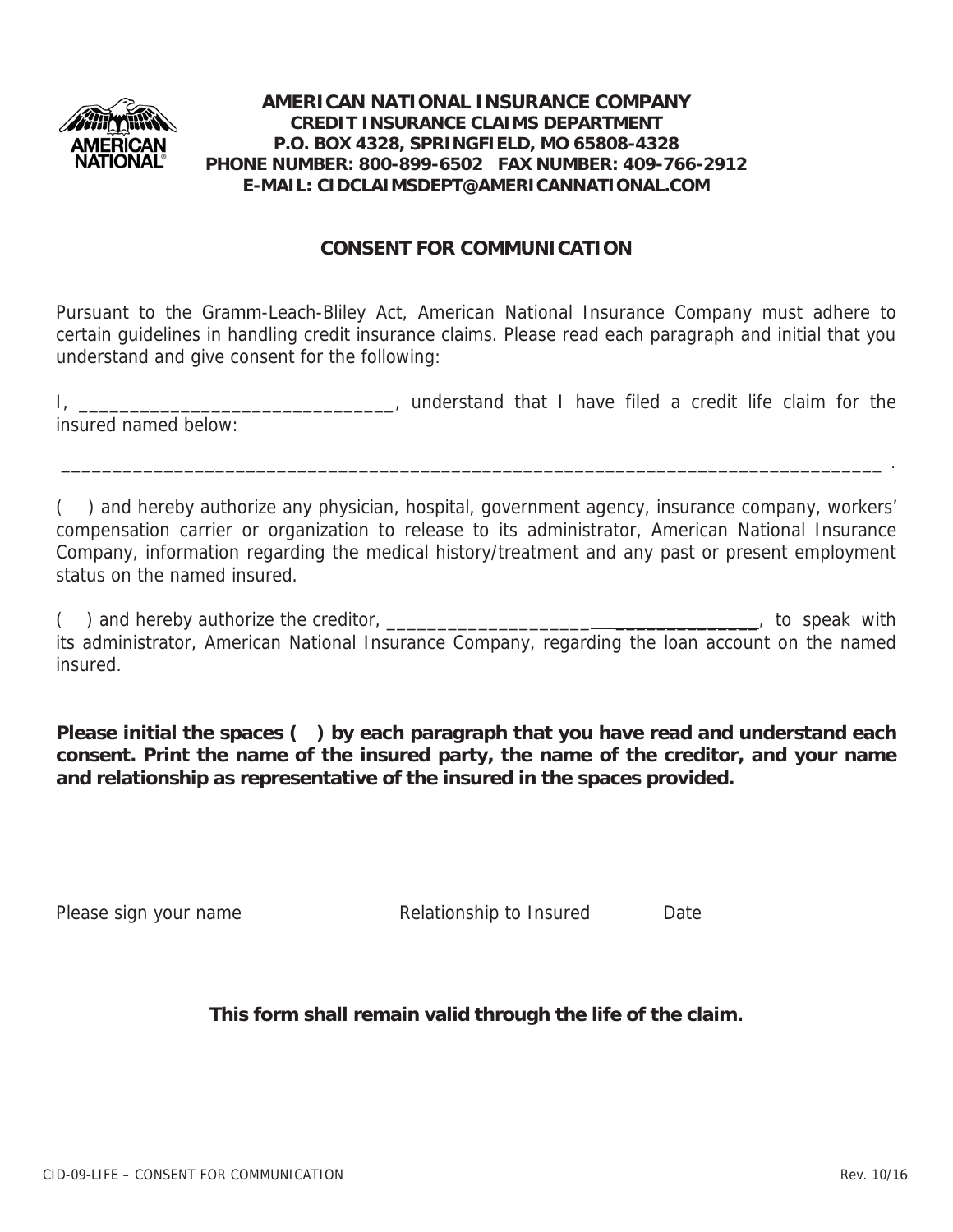

### **AUTHORIZATION**

#### **This authorization is designed to comply with the HIPAA Privacy Rule.**

**TO THE NEXT OF KIN:** During the claim and as a part of the claim proof requirements of the policy, American National Insurance Company (the Company) will need information to determine the eligibility for benefits. All information we obtain with this Authorization will be kept confidential. Please immediately complete, sign, date, and return this Authorization to help us promptly consider the claim. Any alteration to or limitation of this Authorization will prejudice the Company's right to independently evaluate the claim and may prevent benefits from being provided.

#### **I AUTHORIZE THESE PERSONS OR ENTITIES HAVING ANY KNOWLEDGE OF THE INSURED'S HEALTH:**

Physician, therapist, healer, or medical practitioner, hospital, clinic, pharmacy, pharmacy benefit manager, or other medically related facility or association \* other health care provider \* insurance company or insurance support organization \* employer, business associate, group health plan, or administrator \* law enforcement agency \* Social Security Administration \* agency, organization, or entity administering a benefits program \* educational, vocational, or rehabilitation organization, financial institution, bank, accountant, tax preparer, attorney, or \* other persons or institutions.

#### **TO PROVIDE THE FOLLOWING INFORMATION TO COMPANY OR ITS AUTHORIZED REPRESENTATIVES:**

• The insured's complete patient file and entire medical record including any charts, notes, x-rays, operative reports, lab, and medication records, copies of all prescriptions, and all other medical information about the insured including medical history, diagnosis, testing and test results, consultation reports, prognosis, and treatment of any physical condition, including HIV, Acquired Immune Deficiency Syndrome (AIDS), or other related syndromes or complexes, communicable disease or disorders, sexually transmitted disease, mental, psychiatric, or psychological condition including test results, drug, alcohol, or other substance abuse including treatment or therapy;

• Non-medical information about the insured, including information concerning education, occupation, employment history, earnings, finances, unemployment benefits, applications for insurance, or eligibility for other benefits;

x Social Security information concerning the insured, including detailed information regarding earnings for up to ten (10) years, and/or a summary record of total earnings, and/or information from master benefits records regarding the award, denial, or continuation of benefits.

#### **I UNDERSTAND, ACKNOWLEDGE, AND AGREE TO THE FOLLOWING PROVISIONS:**

**No Restrictions:** Any agreements the insured has made to restrict protected health information does not apply to this authorization, and I instruct the persons or organizations identified in paragraph two (2) above to release and disclose the entire medical record without restriction. **Purpose**: The Company will use the information to (1) properly evaluate the claim and determine eligibility for coverage; and (2) conduct other legally permissible activities. **Use**: In the course of conducting its business, the Company may disclose to other parties information about the insured. The Company may release this information about the insured to affiliates, reinsurers, and any person performing business or legal services for the Company. The information disclosed pursuant to this Authorization is no longer covered by the HIPAA Privacy Rule and may be redisclosed pursuant to this Authorization or otherwise as permitted or required by law. **Right to Revoke**: I have the right to revoke this Authorization at any time by sending a written statement to the Company, Credit Insurance Claims Department, at P. O. Box 4328, Springfield, MO 65808-4328, except to the extent it has been relied upon to disclose requested records. **Expiration**: This authorization will remain in effect for a maximum of twelve (12) months from the date of signature below. **Copy**: I, the authorized representative, have a right to receive a copy of this Authorization. A photocopy or facsimile of this authorization is as valid as the original. I understand that if I refuse to sign this authorization to release the insured's complete medical records, the Company may not be able to process benefit payments requested under the policy.

I understand any false statement made knowingly and willfully to obtain information from federal records is punishable by fine, imprisonment, or both.

| SIGNATURE OF NEXT OF KIN | DATE                      | RELATIONSHIP TO INSURED |
|--------------------------|---------------------------|-------------------------|
| PRINT NAME OF INSURED    | DATE OF BIRTH             | SOCIAL SECURITY NUMBER  |
|                          | POLICY/CERTIFICATE NUMBER |                         |